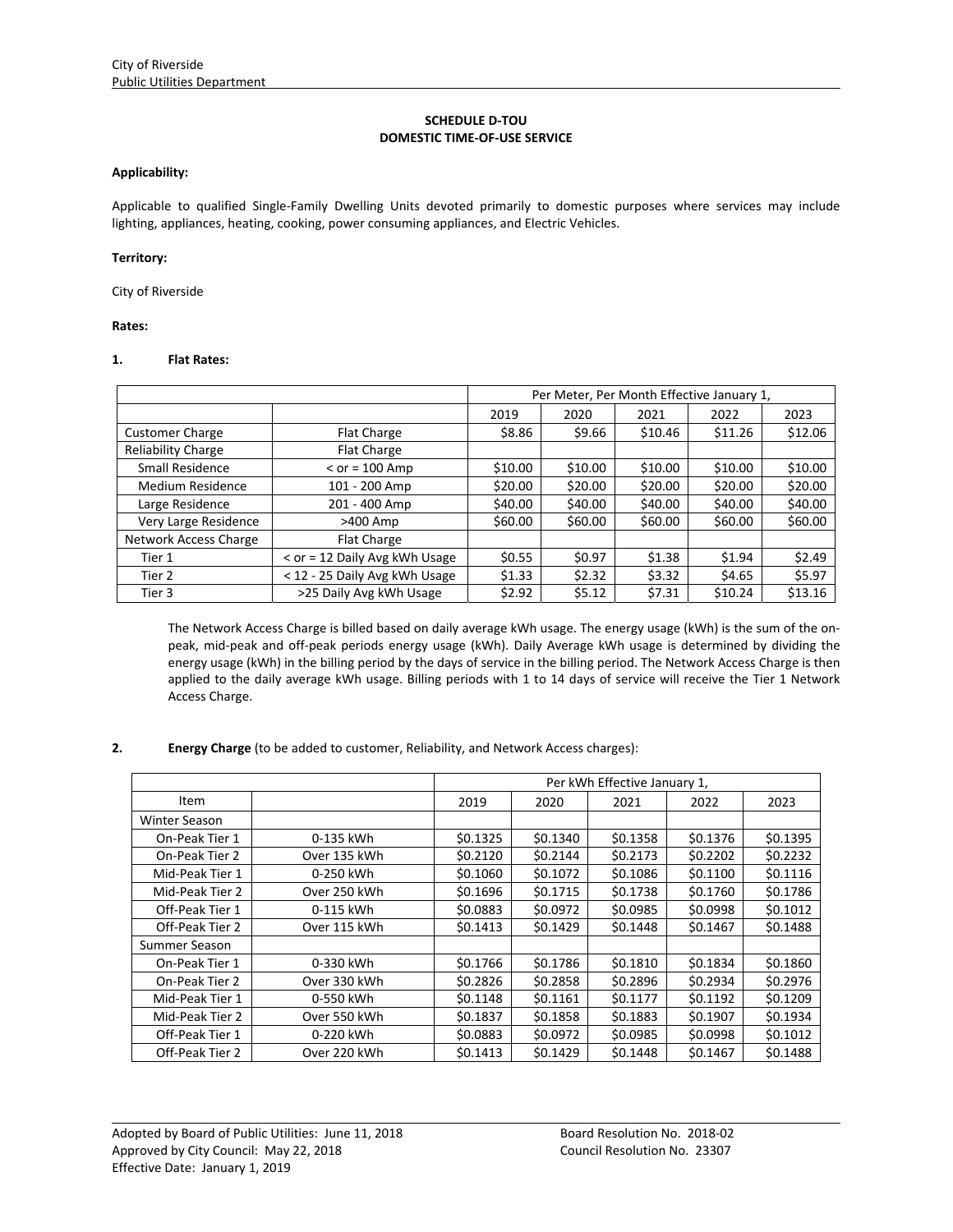Schedule D‐TOU – Domestic Time‐of‐Use Service ‐2‐

### **3. Optional Renewable Energy Rate:**

Upon application by the Customer, the Customer can elect to receive 100% renewable energy from the Utility's portfolio of renewable resources. The Customer will be assessed \$0.0179 per kWh above the effective energy charges in this schedule which represents the forecasted cost of providing 100% renewable energy in place of the energy from the Utility's current portfolio of renewable and nonrenewable resources. This rate is not applicable to Customers receiving service under Schedule NEM.

### **4. Minimum Charge:**

The minimum charge shall be the monthly customer, Reliability, and Network Access charges.

#### **Special Conditions:**

### **1. Time periods are defined as follows:**

On‐Peak: 2:00 p.m. to 7:00 p.m. every day during the summer season 4:00 p.m. to 9:00 p.m. every day during the winter season

Mid‐Peak: 6:00 a.m. to 2:00 p.m. and 7:00 p.m. to 11:00 p.m. every day during the summer season 6:00 a.m. to 4:00 p.m. and 9:00 p.m. to 11:00 p.m. every day during the winter season

Off-Peak: 11:00 p.m. to 6:00 a.m. every day during the summer and winter season

Summer shall commence at 12:00 a.m. on June 1 and continue through September 30 of each year. Winter shall commence at 12:00 a.m. on October 1 of each year and continue through May 31 of the following year.

### **2. Terms of Service:**

A Customer receiving service under this Schedule may elect to change to another applicable rate schedule but only after receiving service on this Schedule for at least 12 consecutive months. If a Customer elects to discontinue service on this Schedule, the Customer will not be permitted to return to this Schedule for a period of one year.

#### **3. Power Cost Adjustment Factor:**

The rates above are **not** subject to the Power Cost Adjustment Factor.

## **4. State Mandated Public Benefits Program:**

The rates above are subject to a surcharge (Public Benefits Charge) as adopted via Resolution No. 19203 by the City Council on December 9, 1997 and such surcharge as is in effect from time to time. The Public Benefits Charge will be applied to the Customer's total electricity usage charges for the applicable billing period.

## **5. Applicable Rate Schedule:**

## **a. Applicable Rate Schedule**

For Customers applying for service at an existing service address, the Utility will assign the electric rate schedule based on the characteristics of the service address. The Utility will presume that any electric rate previously assigned to that service address is the appropriate schedule, unless Customer requests a review for another applicable rate schedule, rate, or optional provision. In certain situations when a Customer does not qualify for an electric rate previously assigned to that service address, the Utility will assign the applicable rate to the Customer. The Utility assumes no responsibility for advising the Customer of lower optional rates under existing schedules available as a result of the Customer's changes to the characteristics of the service address.

<u> 1989 - Johann Stoff, amerikansk politiker (d. 1989)</u>